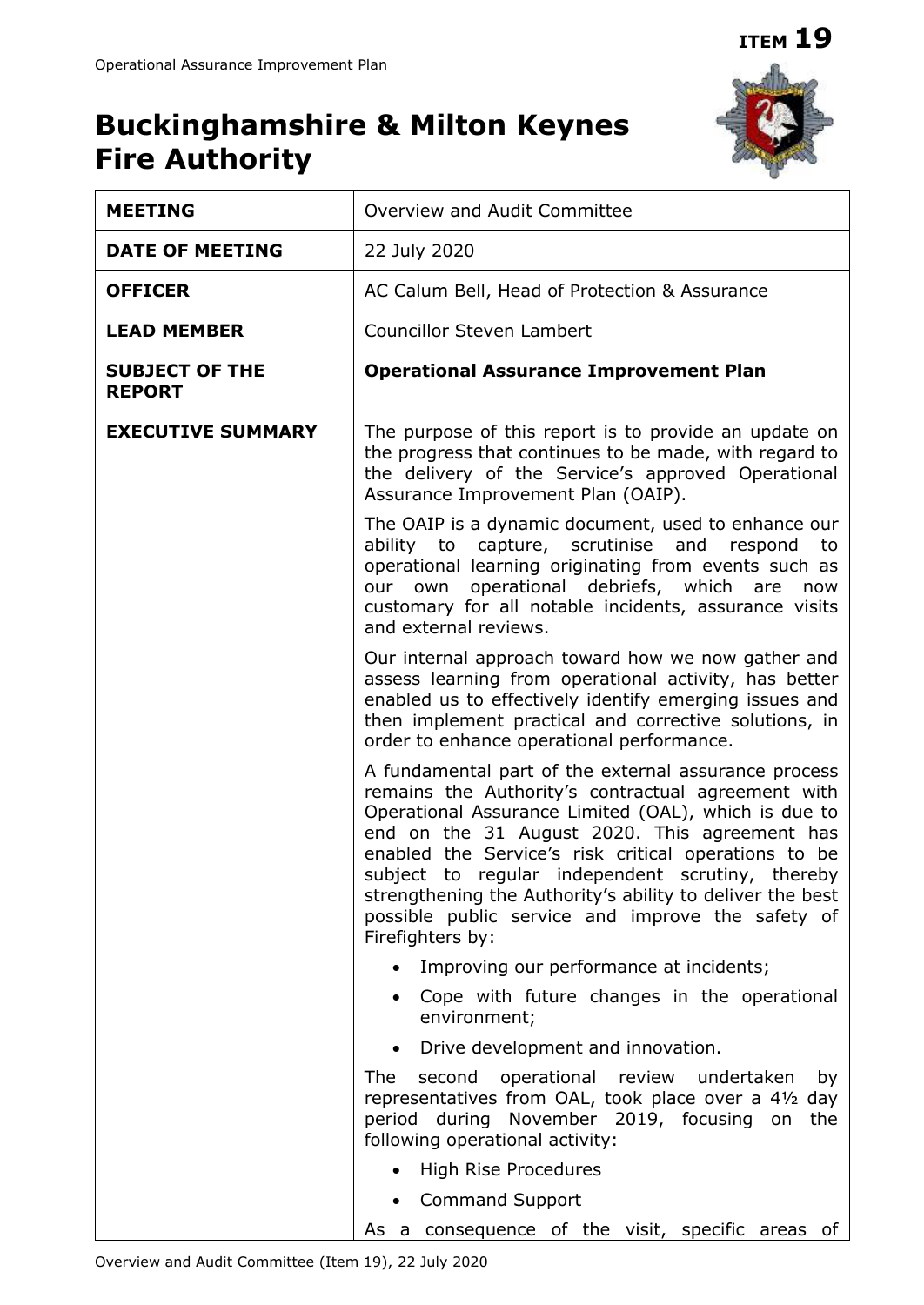|                        | improvement were identified that culminated in 14<br>recommendations being made within the final report,<br>the content of which is currently being reviewed. It<br>would be fair to say the timeframe between the<br>conclusion of the visit and receipt of the final report,<br>has for varying reasons taken longer than would<br>normally be expected. |
|------------------------|------------------------------------------------------------------------------------------------------------------------------------------------------------------------------------------------------------------------------------------------------------------------------------------------------------------------------------------------------------|
|                        | All resultant recommendations were either marked as<br>being <b>Advisory</b> , where OAL felt that<br>positive<br>management action in this area may be required, or<br><b>Suggested, where OAL recommend that management</b><br>undertake a review of the issue identified.                                                                               |
|                        | The 14 recommendations were made up as follows:                                                                                                                                                                                                                                                                                                            |
|                        | (x9) Advisory                                                                                                                                                                                                                                                                                                                                              |
|                        | (x5) Suggested                                                                                                                                                                                                                                                                                                                                             |
|                        | These recommendations will be presented to members<br>of the Operational Assurance Group, who will then<br>determine, which of these are deserving of further<br>consideration and inclusion onto the OAIP.                                                                                                                                                |
| <b>ACTION</b>          | Noting.                                                                                                                                                                                                                                                                                                                                                    |
| <b>RECOMMENDATIONS</b> | It is recommended that the progress made against<br>each improvement recommendation detailed within<br>the updated OAIP is noted.                                                                                                                                                                                                                          |
| <b>RISK MANAGEMENT</b> | Delivery of the OAIP will contribute toward ensuring<br>the Service's operational safe systems of work are<br>continuously improved to conform to the latest safety                                                                                                                                                                                        |
|                        | standards and are efficient, effective and responsive to<br>significant changes in the external or internal<br>environments.                                                                                                                                                                                                                               |
|                        | Failure to deliver the OAIP could expose:                                                                                                                                                                                                                                                                                                                  |
|                        | • the Service, its personnel and the public to<br>operational, health and safety risks;                                                                                                                                                                                                                                                                    |
|                        | Buckinghamshire & Milton Keynes Fire Authority<br>$\bullet$<br>(BMKFA) to reputational and / or financial risks.                                                                                                                                                                                                                                           |
|                        | The OAIP will inform the ongoing development of our<br>operational workforce plan particularly in relation to<br>areas such as maintenance of operational skills,<br>acquisition training and assessment.                                                                                                                                                  |
|                        | Furthermore, the OAIP does not appear to raise any<br>immediate privacy issues.                                                                                                                                                                                                                                                                            |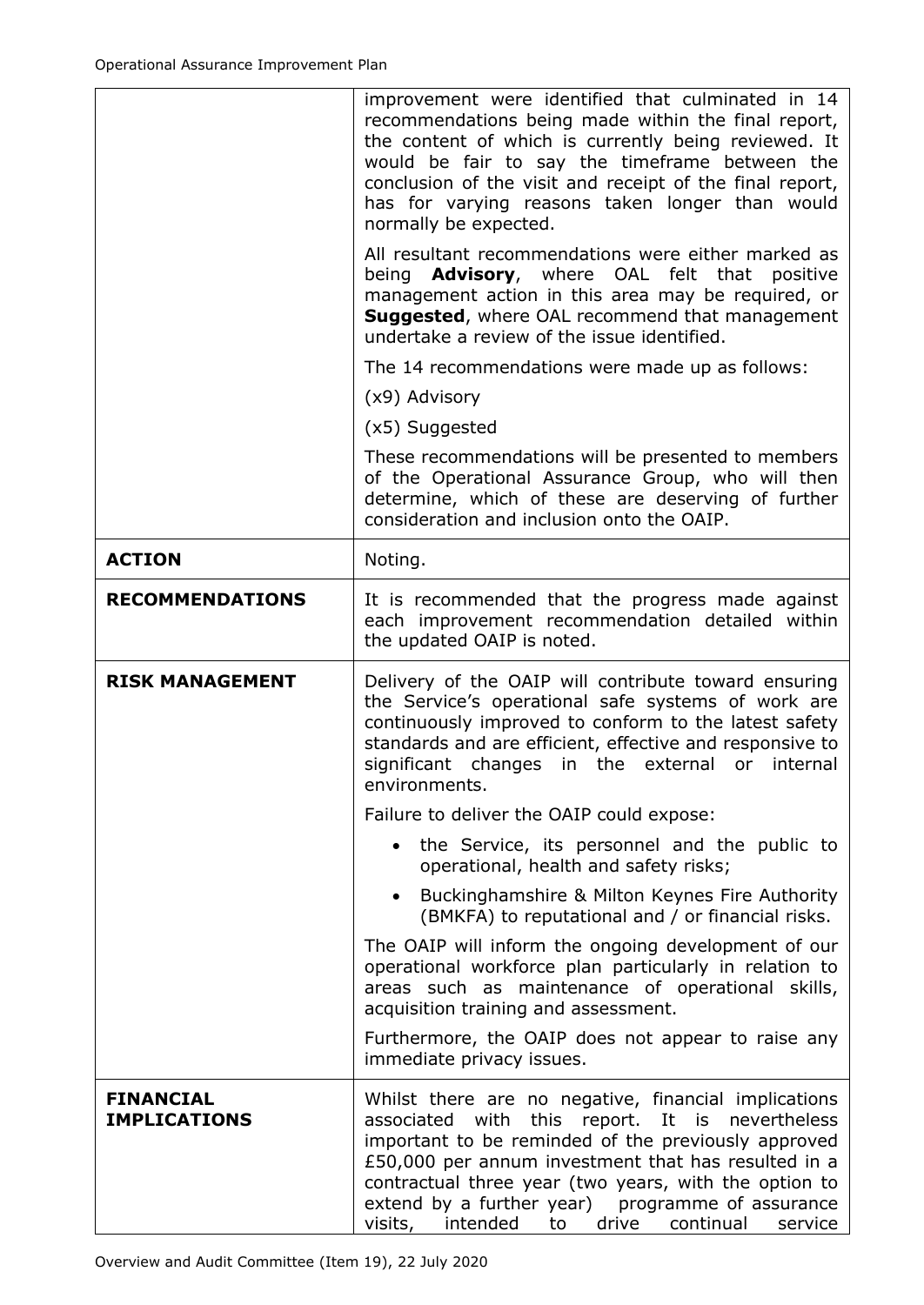|                                                                                   | improvement.                                                                                                                                                                                                                                                                                                                                                                                                                                                      |  |  |  |  |
|-----------------------------------------------------------------------------------|-------------------------------------------------------------------------------------------------------------------------------------------------------------------------------------------------------------------------------------------------------------------------------------------------------------------------------------------------------------------------------------------------------------------------------------------------------------------|--|--|--|--|
| <b>LEGAL IMPLICATIONS</b>                                                         | There are no negative legal implications associated<br>with this report.                                                                                                                                                                                                                                                                                                                                                                                          |  |  |  |  |
| <b>CONSISTENCY WITH</b><br>THE PRINCIPLES OF<br>THE DUTY TO<br><b>COLLABORATE</b> | Although the Authority has committed to a default<br>position of collaboration with Thames Valley Fire and<br>Authorities<br>(FRAs).<br>The<br><b>OAIP</b><br>relates<br>Rescue<br>specifically to BFRS operational activity, however any<br>opportunity to collaborate will be explored, as will the<br>sharing of any identified operational learning.                                                                                                          |  |  |  |  |
| <b>HEALTH AND SAFETY</b>                                                          | There are no negative implications on health and<br>safety associated with this report. The delivery of the<br>OAIP will continue to promote and enhance the<br>existing health and safety culture within the Service.                                                                                                                                                                                                                                            |  |  |  |  |
| <b>EQUALITY AND</b><br><b>DIVERSITY</b>                                           | No immediate issues identified in relation to the OAIP,<br>however, IIAs and DPIAs will be completed for any<br>changes that result from any subsequent activity,<br>where there is the potential for equality, diversity and<br>privacy issues to arise.                                                                                                                                                                                                         |  |  |  |  |
| <b>USE OF RESOURCES</b>                                                           | <b>Communication with stakeholders</b>                                                                                                                                                                                                                                                                                                                                                                                                                            |  |  |  |  |
|                                                                                   | Learning from operational activity or recommendations<br>following debrief and assurance visits are routinely<br>published and communicated to all staff, utilising<br>I:Drive<br>or Operational Assurance<br>either<br>the<br>newsletter. This approach is intended to ensure there<br>is a clear understanding and appreciation of the<br>collective responsibility there is toward continuous<br>improvement in respect to operational performance.            |  |  |  |  |
|                                                                                   | The system of internal control                                                                                                                                                                                                                                                                                                                                                                                                                                    |  |  |  |  |
|                                                                                   | From a monitoring and reporting perspective, the<br>Head<br>of Protection & Assurance leads<br>the<br>on<br>improvement plan and is chair of the Operational<br>Assurance Group (OAG).                                                                                                                                                                                                                                                                            |  |  |  |  |
|                                                                                   | The Head of Operational Training and Assurance has<br>responsibility for delivering the OAIP in conjunction<br>with the OA team.                                                                                                                                                                                                                                                                                                                                  |  |  |  |  |
|                                                                                   | The medium-term financial strategy                                                                                                                                                                                                                                                                                                                                                                                                                                |  |  |  |  |
|                                                                                   | It is intended that delivery of the OAIP, continues to<br>be achieved within the existing budget.                                                                                                                                                                                                                                                                                                                                                                 |  |  |  |  |
|                                                                                   | The balance between spending and resources                                                                                                                                                                                                                                                                                                                                                                                                                        |  |  |  |  |
|                                                                                   | In light of the previous challenges associated with<br>adapting the already procured and purchased E-safety<br>application and following approval of the growth bid<br>during the BTB meeting held on the 1 August 2019.<br>Coordinated visits to other fire services and informal<br>discussions with suppliers have taken place, in order<br>to identifying the different active monitoring systems<br>commercially available. This has resulted in trial being |  |  |  |  |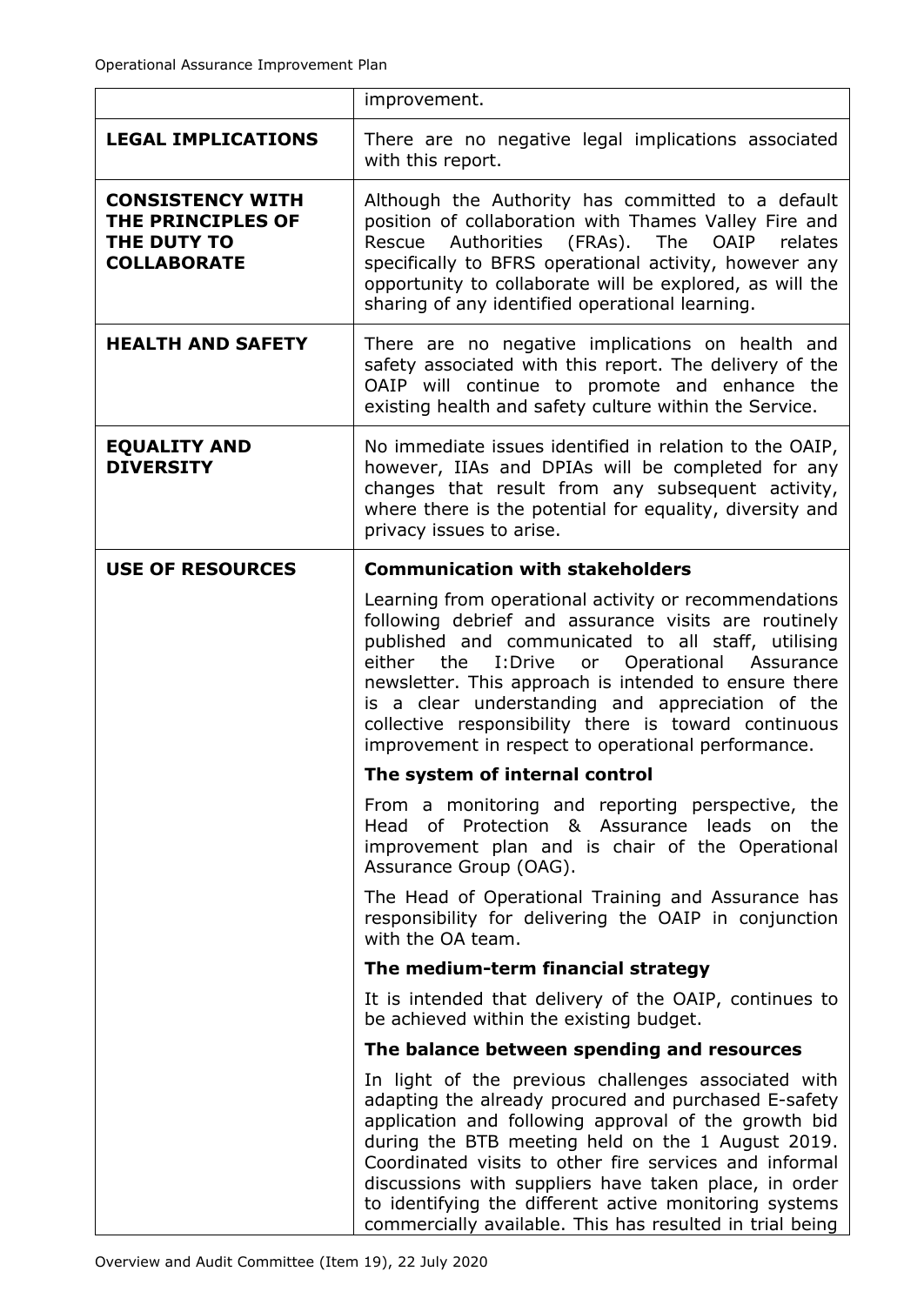|                                                | commenced that will then be subject to evaluation,<br>before a final decision is made in respect to its<br>suitability.                                                                                                                                                                                                                                                                                                                                          |  |  |  |  |
|------------------------------------------------|------------------------------------------------------------------------------------------------------------------------------------------------------------------------------------------------------------------------------------------------------------------------------------------------------------------------------------------------------------------------------------------------------------------------------------------------------------------|--|--|--|--|
|                                                | It was also recognised early on that by transferring<br>the information held on the OAIP, within its current<br>spreadsheet type format, onto 'Viper'. Would make it<br>easier to both interpret and report on the progress<br>being made, in relation to the different improvement<br>recommendations.<br>However,<br>progress<br>has<br>unfortunately been delayed, primarily due to the other<br>work commitments involving the Data Intelligence<br>Manager. |  |  |  |  |
|                                                | The management of the asset base                                                                                                                                                                                                                                                                                                                                                                                                                                 |  |  |  |  |
|                                                | There are currently no identified impacts on the asset<br>base.                                                                                                                                                                                                                                                                                                                                                                                                  |  |  |  |  |
|                                                | The arrangements to promote and ensure<br>probity and propriety                                                                                                                                                                                                                                                                                                                                                                                                  |  |  |  |  |
|                                                | Delivery of the OAIP is expected to have a positive<br>impact against these criteria by creating a more<br>vigorous and transparent operational assurance<br>environment within the Service.                                                                                                                                                                                                                                                                     |  |  |  |  |
|                                                | <b>Environmental</b>                                                                                                                                                                                                                                                                                                                                                                                                                                             |  |  |  |  |
|                                                |                                                                                                                                                                                                                                                                                                                                                                                                                                                                  |  |  |  |  |
|                                                | Delivery of the OAIP will enhance the Service's ability<br>to identify and manage potential environmental<br>hazards<br>in in<br>both<br>the<br>internal<br>external<br>and<br>surroundings.                                                                                                                                                                                                                                                                     |  |  |  |  |
| <b>PROVENANCE SECTION</b>                      | <b>Background</b>                                                                                                                                                                                                                                                                                                                                                                                                                                                |  |  |  |  |
| &                                              | Overview and Audit Committee: 20 November 2019,<br>2019 (see pages 81-84)                                                                                                                                                                                                                                                                                                                                                                                        |  |  |  |  |
| <b>BACKGROUND PAPERS</b>                       | https://bucksfire.gov.uk/documents/2020/03/overvie<br>w and audit committee agenda and reports 20111<br>9-min.pdf/                                                                                                                                                                                                                                                                                                                                               |  |  |  |  |
| <b>APPENDICES</b>                              | Appendix A: Operational Assurance Improvement Plan                                                                                                                                                                                                                                                                                                                                                                                                               |  |  |  |  |
| <b>TIME REQUIRED</b>                           | 10 minutes                                                                                                                                                                                                                                                                                                                                                                                                                                                       |  |  |  |  |
| <b>REPORT ORIGINATOR</b><br><b>AND CONTACT</b> | Steve Wells, Head of Operational<br>Training<br>and<br>Assurance<br>swells@bucksfire.gov.uk<br>01296 744426                                                                                                                                                                                                                                                                                                                                                      |  |  |  |  |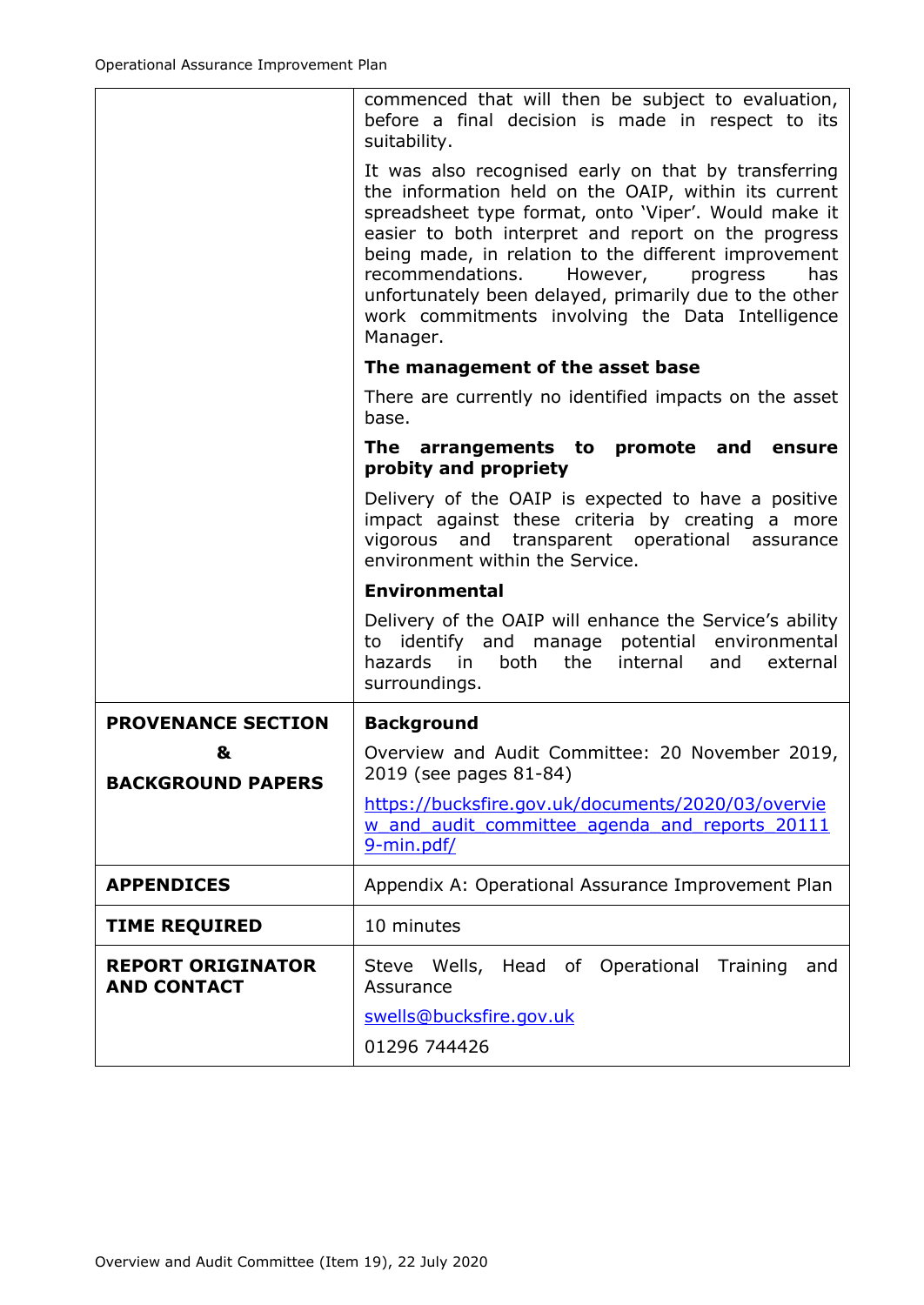| Ref   | <b>Report Title</b>                            | <b>Section</b> | Recommendation                                                                                                                                                                                                                                                                                                                                                                                                                                                          | Action                                    | Priority | Lead<br>Officer | Lead Dept                                                                 | (Authorised<br>by OAG) | Start date   Delivery Date                                                    |                                                                                                                                                                                                                                                                                                                                                                                                                                                             | RAG Progress & Issues Report                                                                                                                                                                                                                                                                                                                                                                                                                                                                                                                                                                                                                                                                                                                                                                                                                                                                                                                                                                                                                                                       | <b>Status</b> |
|-------|------------------------------------------------|----------------|-------------------------------------------------------------------------------------------------------------------------------------------------------------------------------------------------------------------------------------------------------------------------------------------------------------------------------------------------------------------------------------------------------------------------------------------------------------------------|-------------------------------------------|----------|-----------------|---------------------------------------------------------------------------|------------------------|-------------------------------------------------------------------------------|-------------------------------------------------------------------------------------------------------------------------------------------------------------------------------------------------------------------------------------------------------------------------------------------------------------------------------------------------------------------------------------------------------------------------------------------------------------|------------------------------------------------------------------------------------------------------------------------------------------------------------------------------------------------------------------------------------------------------------------------------------------------------------------------------------------------------------------------------------------------------------------------------------------------------------------------------------------------------------------------------------------------------------------------------------------------------------------------------------------------------------------------------------------------------------------------------------------------------------------------------------------------------------------------------------------------------------------------------------------------------------------------------------------------------------------------------------------------------------------------------------------------------------------------------------|---------------|
|       |                                                |                |                                                                                                                                                                                                                                                                                                                                                                                                                                                                         |                                           | H/M/L    | Resp.           | Operational Assurance Limited (OAL) checkpoint report                     |                        |                                                                               | <b>Status</b><br>.<br>Konsegeracija<br>Fragmen Chenkpolet                                                                                                                                                                                                                                                                                                                                                                                                   |                                                                                                                                                                                                                                                                                                                                                                                                                                                                                                                                                                                                                                                                                                                                                                                                                                                                                                                                                                                                                                                                                    |               |
| 7.4.1 | OAL review report Element 7.4.1                |                | Currently the service is still<br>progressing a number of outstanding Validation procedure note?<br>development plans. This process is<br>to be further supported by detailed<br>guidance to be included within a<br>'Validation Training Procedure Note',<br>currently under draft.                                                                                                                                                                                    | Is the Service progressing a              | M        | SC              | <b>Ops Training</b><br>& Assurance                                        |                        | 31\3\2019                                                                     |                                                                                                                                                                                                                                                                                                                                                                                                                                                             | Sean Cunningham to review draft Validation procedure note (SG 06/02/2019)<br>In progress (SC 21/03/2019)<br>In progress (SC 20/11/2019)<br>In progress (SC 28/01/2020)                                                                                                                                                                                                                                                                                                                                                                                                                                                                                                                                                                                                                                                                                                                                                                                                                                                                                                             | In-Progre     |
|       |                                                |                |                                                                                                                                                                                                                                                                                                                                                                                                                                                                         |                                           |          |                 |                                                                           |                        | Joint Emergency Services Interoperability Principles (JESIP) Assurance Report |                                                                                                                                                                                                                                                                                                                                                                                                                                                             |                                                                                                                                                                                                                                                                                                                                                                                                                                                                                                                                                                                                                                                                                                                                                                                                                                                                                                                                                                                                                                                                                    |               |
| -19   | <b>JESIP Assurance</b><br>Report               |                | We would suggest a review of the<br>original Standard Airwave Test<br>provided by JESIP to help increase<br>confidence around talk group use<br>and changing channels. This requires<br>co-ordination between the services<br>and should include a method that<br>allows commanders on duty to be<br>included, not just control rooms. The<br>test should also be recorded in<br>terms of it taking place and if<br>deemed appropriate shared with the<br>LRF partners. | AC Powell RBFRS project lead<br>for this. | M        | SW              | <b>Ops Training</b><br>& Assurance                                        |                        | 30\10\2018                                                                    |                                                                                                                                                                                                                                                                                                                                                                                                                                                             | DN discussed Airwave testing a Joint Coordinating Group. TVP implement Airwave<br>testing and will include BFRS but this will not be on a specific rota. SH will let BFRS<br>know when Airwave testing has happened. BFRS to monitor and report back. (DN<br>20/11/2019)<br>This was discussed with the TVFCS SROs two weeks ago. It has been agreed that<br>SCAS/TVP will be approached at strategic level to influence a change in the way<br>that the test is conducted. I will of course let you know as and when anything<br>changes, but progressing this will now sit with the JESIP strategic leads (SH<br>24/02/2020).                                                                                                                                                                                                                                                                                                                                                                                                                                                    | In-progr      |
|       |                                                |                |                                                                                                                                                                                                                                                                                                                                                                                                                                                                         |                                           |          |                 | Fire at Olleco in Aston Clinton: Operational Incident Report - 18/04/2018 |                        |                                                                               | Lak<br>無い<br>$\begin{tabular}{l c c c c} $\rho_1(\mathbf{x})$ & $\mathbf{1} \mathbf{1}$ & $\mathbf{1} \mathbf{1}$ & $\mathbf{1} \mathbf{1} \mathbf{1}$ & $\mathbf{1} \mathbf{1} \mathbf{1}$ & $\mathbf{1} \mathbf{1} \mathbf{1}$ & $\mathbf{1} \mathbf{1} \mathbf{1}$ & $\mathbf{1} \mathbf{1} \mathbf{1}$ & $\mathbf{1} \mathbf{1} \mathbf{1}$ & $\mathbf{1} \mathbf{1} \mathbf{1}$ & $\mathbf{1} \mathbf{1} \mathbf{1} \mathbf{1}$ & $\mathbf{1} \mathbf$ |                                                                                                                                                                                                                                                                                                                                                                                                                                                                                                                                                                                                                                                                                                                                                                                                                                                                                                                                                                                                                                                                                    |               |
| OL2   | <b>Olleco Incident</b><br>Report<br>18/04/2018 |                | Recommendation 2 Ensure BFRS have facilities or venues ST on requirements for<br>available to enable operational<br>crews to train with foam to maintain foam.<br>competence.                                                                                                                                                                                                                                                                                           | supporting training with                  |          | ST              | Response<br>Policy                                                        |                        |                                                                               |                                                                                                                                                                                                                                                                                                                                                                                                                                                             | Initial discussion took place with the property manager reference the use of new<br>MK hub. Discussions currently on hold. (ST 11/12/18)<br>No further update, due to competing priorities (ST 11/02/19)<br>As previous, no further progress (ST 21/03/19)<br>As previous, no further progress due to competing priorities. Suggest allocate task<br>to property as a customer requirement (ST 16/5/19)<br>As previous. Difficult to schedule any time with property manager currently (ST<br>20/11/2019)<br>The Property department is looking to carry out significant work at Buckingham in<br>the next 12-18 months. Therefore installing an interceptor tank at Buckingham<br>Fire Station with a bund wall surrounding the drain could be feasible to provide an<br>area that facilitates foam training, which would then be safely collected prior to<br>removal by a specialist waste contractor (ST 21/11/19)<br>This recommendation will be included within the forthcoming Property Strategy,<br>for a purpose built facility at Buckingham Fire Station. (ST 30/01/20) | In-progr      |

| Progress & Issues Report                                                                                                                                                                                                                                                                                                                                                                                                                                                                                                                                                                                                                                                                                                                                                                                                                                                                                                                                                                                                                                                           | Status             |
|------------------------------------------------------------------------------------------------------------------------------------------------------------------------------------------------------------------------------------------------------------------------------------------------------------------------------------------------------------------------------------------------------------------------------------------------------------------------------------------------------------------------------------------------------------------------------------------------------------------------------------------------------------------------------------------------------------------------------------------------------------------------------------------------------------------------------------------------------------------------------------------------------------------------------------------------------------------------------------------------------------------------------------------------------------------------------------|--------------------|
|                                                                                                                                                                                                                                                                                                                                                                                                                                                                                                                                                                                                                                                                                                                                                                                                                                                                                                                                                                                                                                                                                    |                    |
|                                                                                                                                                                                                                                                                                                                                                                                                                                                                                                                                                                                                                                                                                                                                                                                                                                                                                                                                                                                                                                                                                    |                    |
| Sean Cunningham to review draft Validation procedure note (SG 06/02/2019)<br>In progress (SC 21/03/2019)<br>In progress (SC 20/11/2019)<br>In progress (SC 28/01/2020)                                                                                                                                                                                                                                                                                                                                                                                                                                                                                                                                                                                                                                                                                                                                                                                                                                                                                                             | <b>In-Progress</b> |
|                                                                                                                                                                                                                                                                                                                                                                                                                                                                                                                                                                                                                                                                                                                                                                                                                                                                                                                                                                                                                                                                                    |                    |
| DN discussed Airwave testing a Joint Coordinating Group. TVP implement Airwave<br>testing and will include BFRS but this will not be on a specific rota. SH will let BFRS<br>know when Airwave testing has happened. BFRS to monitor and report back. (DN<br>20/11/2019)<br>This was discussed with the TVFCS SROs two weeks ago. It has been agreed that<br>SCAS/TVP will be approached at strategic level to influence a change in the way<br>that the test is conducted. I will of course let you know as and when anything<br>changes, but progressing this will now sit with the JESIP strategic leads (SH<br>24/02/2020).                                                                                                                                                                                                                                                                                                                                                                                                                                                    | In-progress        |
|                                                                                                                                                                                                                                                                                                                                                                                                                                                                                                                                                                                                                                                                                                                                                                                                                                                                                                                                                                                                                                                                                    |                    |
| Initial discussion took place with the property manager reference the use of new<br>MK hub. Discussions currently on hold. (ST 11/12/18)<br>No further update, due to competing priorities (ST 11/02/19)<br>As previous, no further progress (ST 21/03/19)<br>As previous, no further progress due to competing priorities. Suggest allocate task<br>to property as a customer requirement (ST 16/5/19)<br>As previous. Difficult to schedule any time with property manager currently (ST<br>20/11/2019)<br>The Property department is looking to carry out significant work at Buckingham in<br>the next 12-18 months. Therefore installing an interceptor tank at Buckingham<br>Fire Station with a bund wall surrounding the drain could be feasible to provide an<br>area that facilitates foam training, which would then be safely collected prior to<br>removal by a specialist waste contractor (ST 21/11/19)<br>This recommendation will be included within the forthcoming Property Strategy,<br>for a purpose built facility at Buckingham Fire Station. (ST 30/01/20) | In-progress        |